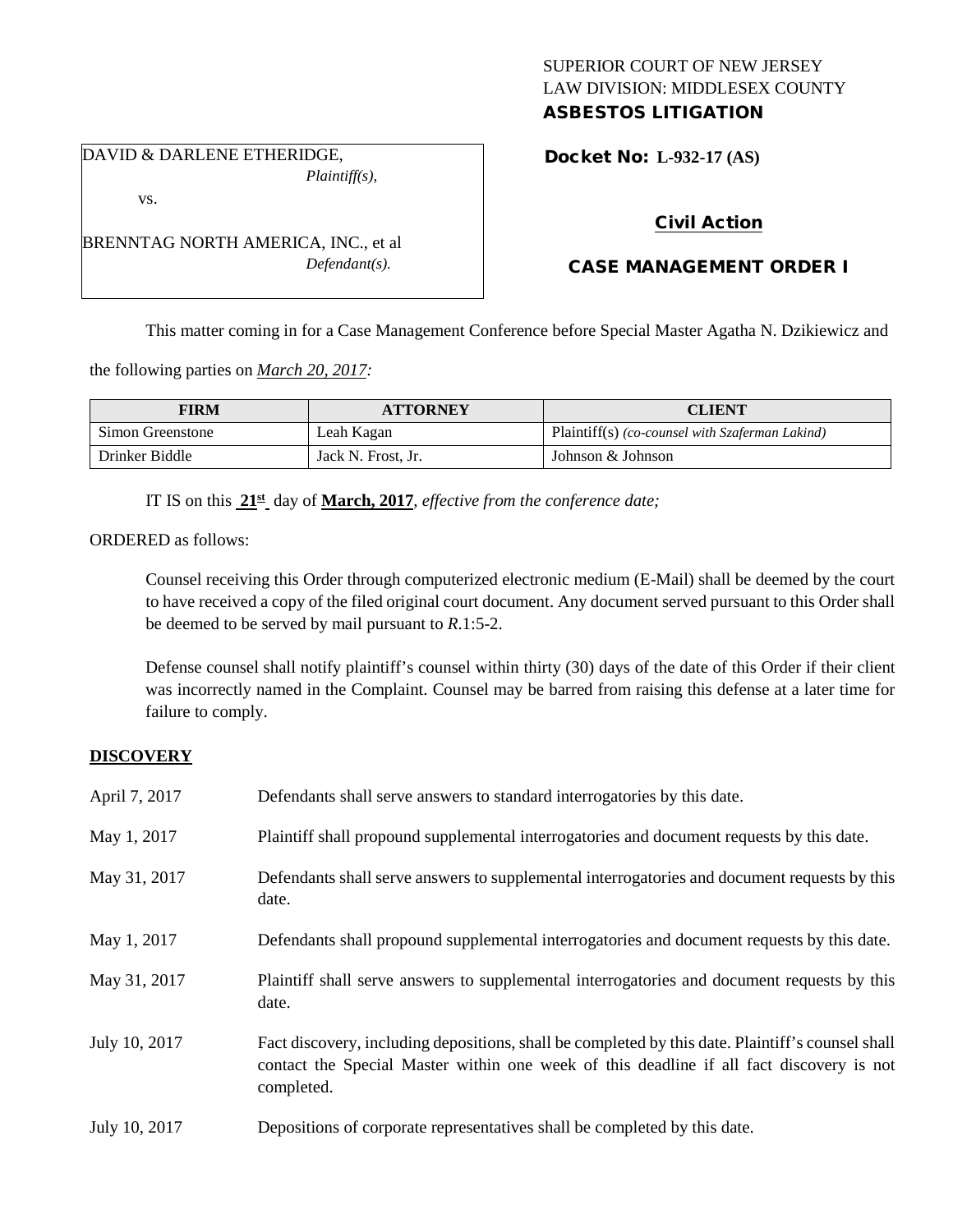## **EARLY SETTLEMENT**

July 21, 2017 Settlement demands shall be served on all counsel and the Special Master by this date.

## **SUMMARY JUDGMENT MOTION PRACTICE**

| July 21, 2017     | Plaintiff's counsel shall advise, in writing, of intent not to oppose motions by this date. |
|-------------------|---------------------------------------------------------------------------------------------|
| August 4, 2017    | Summary judgment motions shall be filed no later than this date.                            |
| September 1, 2017 | Last return date for summary judgment motions.                                              |

### **MEDICAL DEFENSE**

| July 17, 2017    | Plaintiff shall serve medical expert reports by this date.                                                                                                                                                                                               |
|------------------|----------------------------------------------------------------------------------------------------------------------------------------------------------------------------------------------------------------------------------------------------------|
| July 17, 2017    | Upon request by defense counsel, plaintiff is to arrange for the transfer of pathology specimens<br>and x-rays, if any, by this date.                                                                                                                    |
| October 31, 2017 | Defendants shall identify its medical experts and serve medical reports, if any, by this date. In<br>addition, defendants shall notify plaintiff's counsel (as well as all counsel of record) of a<br>joinder in an expert medical defense by this date. |

### **LIABILITY EXPERT REPORTS**

| September 15, 2017 | Plaintiff shall identify its liability experts and serve liability expert reports or a certified expert |
|--------------------|---------------------------------------------------------------------------------------------------------|
|                    | statement by this date or waive any opportunity to rely on liability expert testimony.                  |

October 31, 2017 Defendants shall identify its liability experts and serve liability expert reports, if any, by this date or waive any opportunity to rely on liability expert testimony.

#### **ECONOMIST EXPERT REPORTS**

- September 15, 2017 Plaintiff shall identify its expert economists and serve expert economist report(s), if any, by this date or waive any opportunity to rely on economic expert testimony.
- October 31, 2017 Defendants shall identify its expert economists and serve expert economist report(s), if any, by this date or waive any opportunity to rely on economic expert testimony.

#### **EXPERT DEPOSITIONS**

November 22, 2017 Expert depositions shall be completed by this date. To the extent that plaintiff and defendant generic experts have been deposed before, the parties seeking that deposition in this case must file an application before the Special Master and demonstrate the necessity for that deposition. To the extent possible, documents requested in a deposition notice directed to an expert shall be produced three days in advance of the expert deposition. The expert shall not be required to produce documents that are readily accessible in the public domain.

#### **PRE-TRIAL AND TRIAL**

November 17, 2017 @ 10:00am Settlement conference. All defense counsel shall appear with authority to negotiate settlement and have a representative authorized to negotiate settlement available by

\_\_\_\_\_\_\_\_\_\_\_\_\_\_\_\_\_\_\_\_\_\_\_\_\_\_\_\_\_\_\_\_\_\_\_\_\_\_\_\_\_\_\_\_\_\_\_\_\_\_\_\_\_\_\_\_\_\_\_\_\_\_\_\_\_\_\_\_\_\_\_\_\_\_\_\_\_\_\_\_\_\_\_\_\_\_\_\_\_\_\_\_\_\_\_\_\_\_\_\_\_\_\_\_\_\_\_\_\_\_